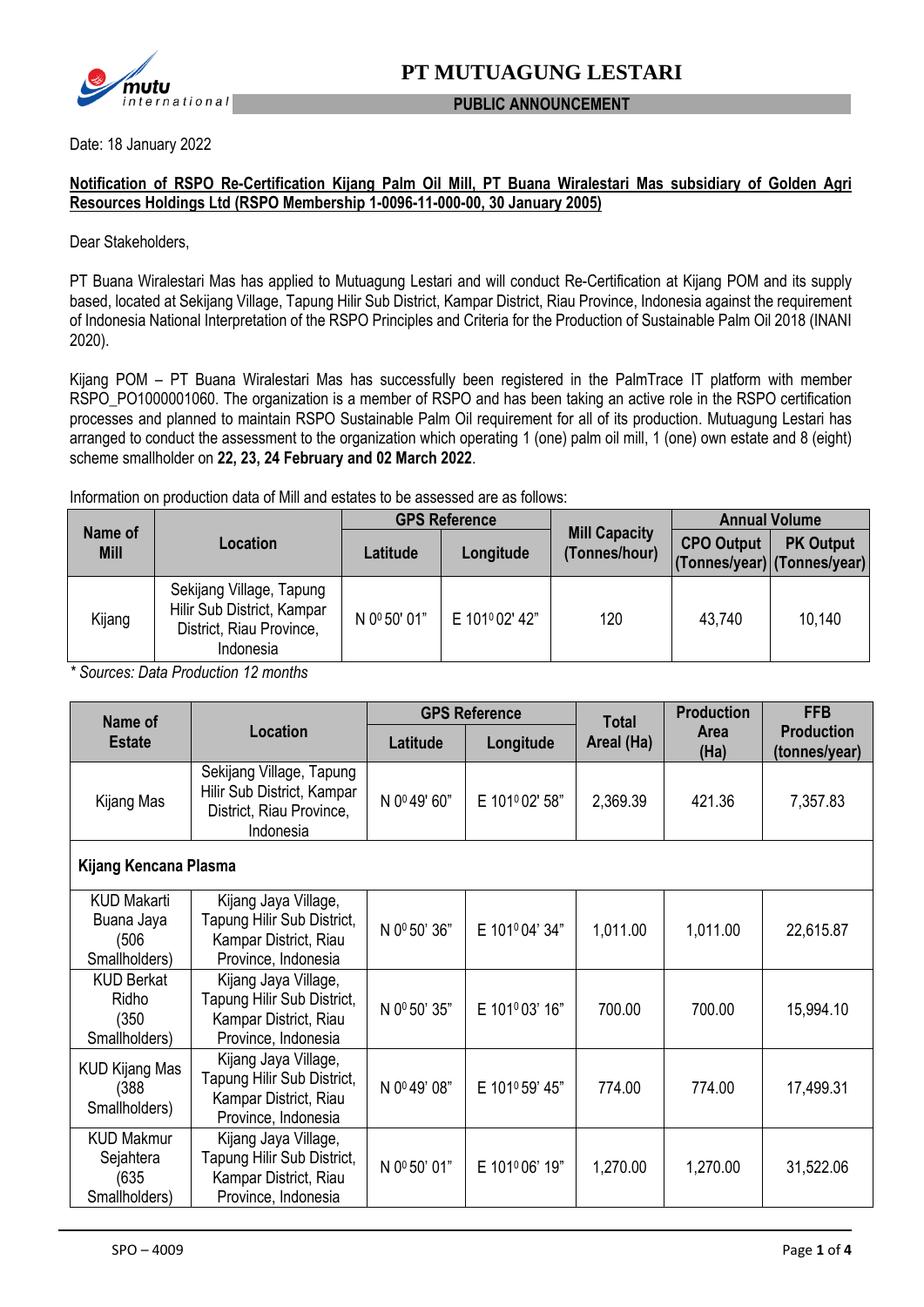

# **PT MUTUAGUNG LESTARI**

#### **PUBLIC ANNOUNCEMENT**

| <b>KUD Panca</b><br>Warga<br>(611)<br>Smallholders)     | Kijang Jaya Village,<br>Tapung Hilir Sub District,<br>Kampar District, Riau<br>Province, Indonesia | N 0º 52' 29" | E 101º06' 45" | 1,224.79 | 1,224.79   | 33,498.94 |
|---------------------------------------------------------|----------------------------------------------------------------------------------------------------|--------------|---------------|----------|------------|-----------|
| KUD Budi Karya<br>(500<br>Smallholders)                 | Kijang Jaya Village,<br>Tapung Hilir Sub District,<br>Kampar District, Riau<br>Province, Indonesia | N 0º 52' 21" | E 101º08' 29" | 999.00   | 999.00     | 27,150.76 |
| <b>KUD Lestari</b><br>Jaya<br>(511)<br>Smallholders)    | Kijang Jaya Village,<br>Tapung Hilir Sub District,<br>Kampar District, Riau<br>Province, Indonesia | N 0º49' 58"  | E 101º08' 24" | 1,022.00 | 1,022.00   | 25,037.35 |
| <b>KUD Manunggal</b><br>Abadi<br>(573)<br>Smallholders) | Kijang Jaya Village,<br>Tapung Hilir Sub District,<br>Kampar District, Riau<br>Province, Indonesia | N 0°48' 19"  | E 101º08' 28" | 1,147.00 | 1,147.00   | 29,124.89 |
| <b>Total Smallholders</b>                               |                                                                                                    |              | 8,147.79      | 8,147.79 | 202,443.28 |           |
| Total                                                   |                                                                                                    |              | 10,517.18     | 8,569.15 | 209,801.11 |           |

*\* Sources: Data Production 12 months*

Founded in Singapore in 1996, GAR now operates in 12 countries, and their products are shipped to more than 70 countries worldwide, including China, India and the United States as well as destinations in Europe and the Middle East. GAR was listed on the Singapore Exchange in 1999.

GAR is a global leader in palm oil production, producing more than 2.2 million tonnes of crude palm oil (CPO) in 2020. Manages approximately 536,000 hectares of plantations, including smallholder plantations, across Indonesia. Their downstream refineries and specialty products produce high quality products for the global agronomic, food, oleochemical and bioenergy markets. GAR has also launched a sugar storage and distribution business to enhance the company's shipping and logistics capabilities.

With large palm oil production comes great corporate social responsibility. GAR is on track to achieve its target of becoming 100 percent Traceable to Plantation (TTP) by achieving full TTP for 90% of its palm oil supply chain by the end of 2020. GAR is RSPO certified. 100 percent of their plantations have social and community development programs. They have also set aside 72,000 hectares for conservation.

PT Buana Wiralestari Mas has not developed any new areas since 2005. The last land clearing was carried out in 2002, so the management unit has no obligations regarding the RaCP procedure.

PT Mutuagung Lestari, is also known Mutu Certification International (MUTU), and has started as inspection, laboratory, and Certification body since 1990. As a private national company and supported with highly committed professionals, MUTU has gained recognition nationally and internationally. Since June 2003, MUTU has received recognition from the Ministry of Agriculture, Forestry, and Fishery of Japan (MAFF) as registered overseas certification body (ROCB). MUTU certify and mark products with Japan agriculture standard (JAS) covering Indonesia, Myanmar, Cambodia, Malaysia, Vietnam, Timor Leste, Philippines, Papua New Guinea and China. MUTU is the first ROCB in Asia. National Accreditation Committee has accredited MUTU as Quality Management System certification body (ISO 9001:2015) and Environmental Management System certification body (ISO 14001:2015). Indonesia Ecolabelling Institute (LEI) has also accredited MUTU as Sustainable Forest Management System certification body, Certification Body of Indonesian Sustainable Palm Oil (ISPO), Since March 2014, MUTU has been accredited by ASI (Accreditation Services International) as a RSPO certification body.

The auditor team for the certification assessment will be led of **Haikal Ramadhan Kharismansyah** and other team auditor from PT Mutuagung Lestari, consist of: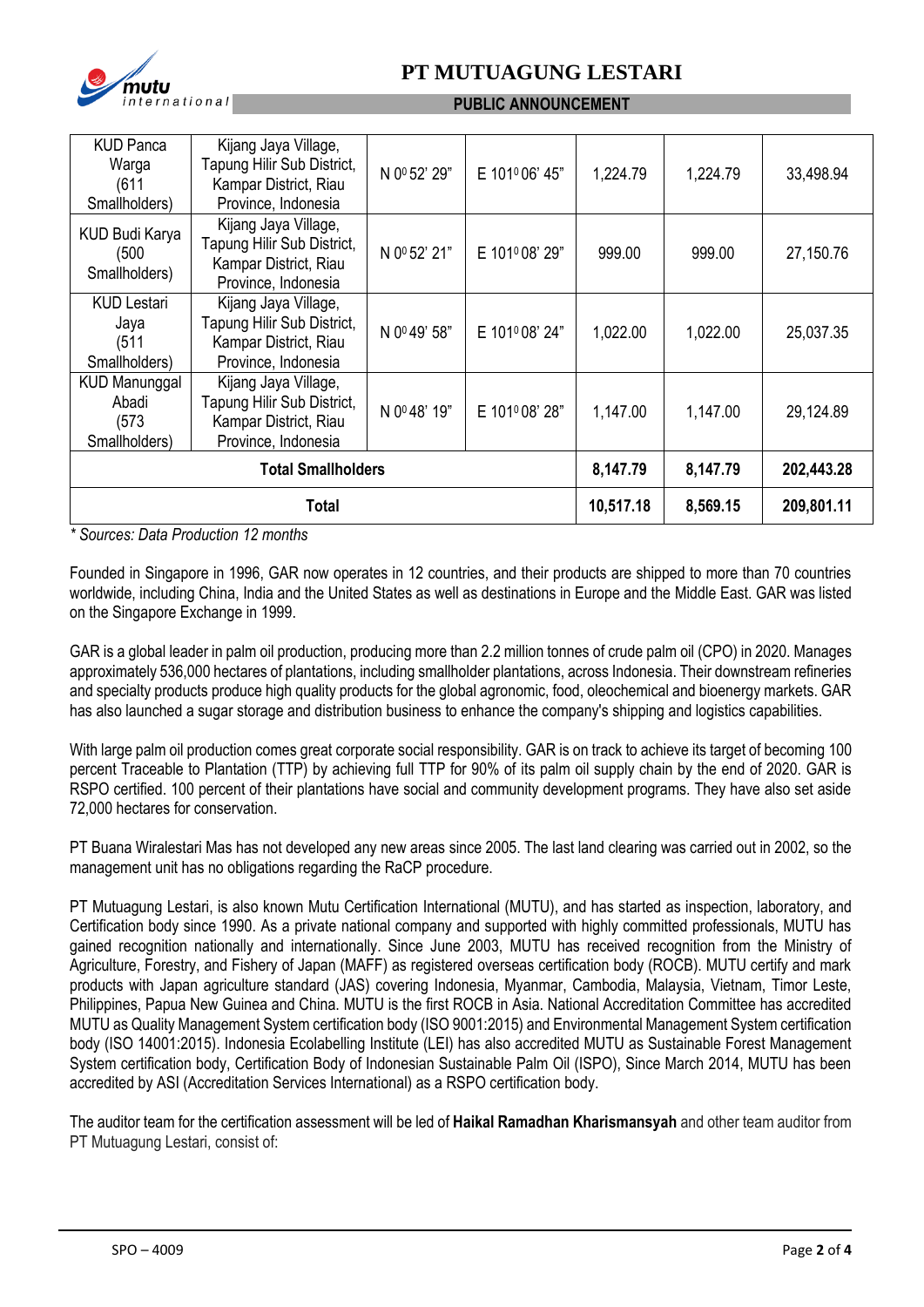

## **PT MUTUAGUNG LESTARI**

#### **PUBLIC ANNOUNCEMENT**

| <b>Audit Team</b>                | Role/ Area of<br><b>Requirement</b>                                         | <b>Qualification and Experience</b>                                                                                                                                                                                                                                                                                                                                                                                                                                                                                                                                                                                                                            |  |
|----------------------------------|-----------------------------------------------------------------------------|----------------------------------------------------------------------------------------------------------------------------------------------------------------------------------------------------------------------------------------------------------------------------------------------------------------------------------------------------------------------------------------------------------------------------------------------------------------------------------------------------------------------------------------------------------------------------------------------------------------------------------------------------------------|--|
| Haikal Ramadhan<br>Kharismansyah | Legal, Worker Welfare,<br>OHS, Time Bound Plan<br>and Partial Certification | Indonesian citizen, Bachelor of Agriculture department of plant and pest<br>disease (Agrotechnology). He has working experienced in an Oil Palm<br>Plantation Company in Indonesia. Training which had attended<br>including Basic Management Development Program Agronomy,<br>Integrated Urban Pest Management, Integrated Pest Management,<br>ISO 9001:2015, Auditor ISPO, RSPO Lead Auditor Training, SA 8000,<br>ISO 22000 awareness, RSPO SCCS. Has participated in audit<br>activities for the ISPO and RSPO scheme since 2017.                                                                                                                          |  |
| Bayu Yogatama                    | <b>Best Management</b><br>Practices, SCCS and<br>Social                     | Indonesian citizen. Bachelor of Forestry, Department of Forest<br>Conservation and Ecotourism, Bogor Agricultural<br>Resources<br>University. Has attended the ISO 9001: 2015 Quality Auditor / Lead<br>Auditor Course Quality Management System (QMS) course and ISO<br>19011: 2011 Guidelines for Auditing Management System, ISPO Lead<br>Training, RSPO Lead Training, Green Industry Lead Training, SA 8000,<br>IHT RSPO NPP, IHT RSPO RaCP, IHT ISO 17021, and IHT ISO<br>17065. Having experience working in plywood field as Inspector in<br>foreign private company. Has participated in audit activities for the<br>ISPO and RSPO scheme since 2018. |  |
| Arief Tajalli                    | Environmental, GHG &<br><b>HCV</b>                                          | Indonesian citizen, Bachelor of Forest Resources Conservation and<br>Ecotourism, Faculty of Forestry, Bogor Agricultural University. Has<br>been involved as a researcher at a wildlife laboratory, Faculty of<br>Forestry, IPB. The trainings that have been attended include training<br>for ISO 9001; 2008, ISO 14001; 2015, ISO 17021; 2015, ISO 17065,<br>ISO 19011, ISPO Auditor training, and participating in several IHT in<br>the field of environment, BMP, and so on. Has participated in several<br>audit activities related to the sustainable palm oil certification since<br>2020.                                                             |  |

PT Mutuagung Lestari invites stakeholders to provide comments (if any) on any of the following matters related to the site for assessment:

- a. Environmental protection within the estate or mill including use of pesticide and waste management.
- b. Biodiversity within the estate and mill
- c. Contribution for local development and opportunities for employment
- d. Provision of housing, sanitation, facility and education support
- e. Other issues related with the assessment

Comments accepted within 30 days from the date of this latter will be considered in the certification assessment. Please include the following details in case we may need to contact for your clarification on any issued raised.

| Name      |  |
|-----------|--|
| Address   |  |
| Telephone |  |
| Fax       |  |

If you wish your comments to be treated confidentiality or remain anonymous, please mark your reply 'CONFIDENTIAL'. Please send your comments to: